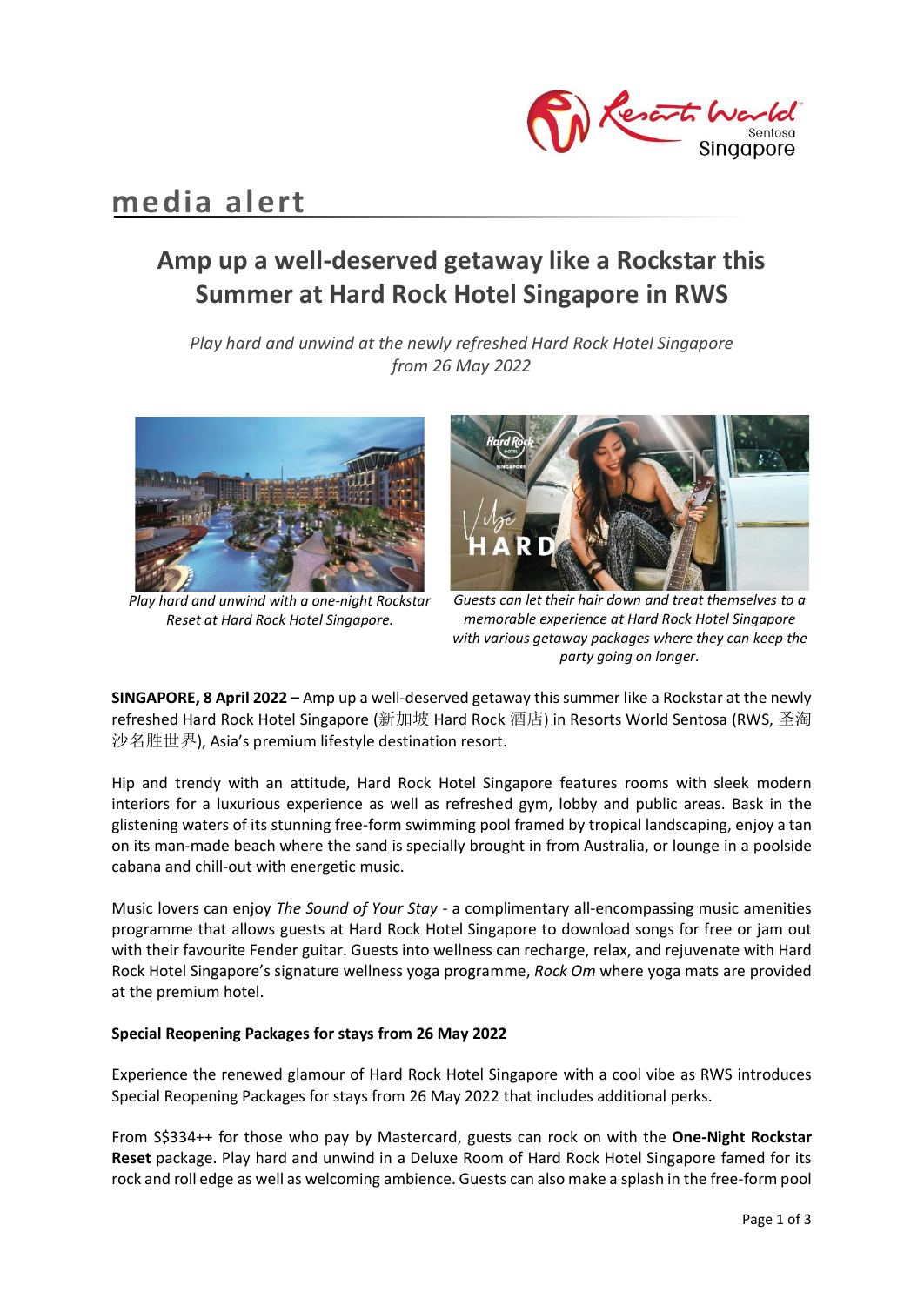followed by an ice-cold drink at the submerged bar. Plus, live it up at selected restaurants with generous dining credits. Package includes:

- Stay in Deluxe Room at Hard Rock Hotel Singapore
- Daily breakfast for two adults
- S\$78 dining credits
- Two welcome drinks

A **Two-Night Rockstar Reset** stay is also available. As Hard Rock Hotel Singapore is just steps away from RWS' attractions, go all out and indulge in a fun-filled getaway with the **Two-Night Rockstar Thrills and Wonders** at S\$746++ for those who pay by Mastercard. The re-opening special package includes tickets to Universal Studios Singapore (新加坡环球影城) and S.E.A. Aquarium (S.E.A.海洋馆), and more:

- Stay in Deluxe Room at Hard Rock Hotel Singapore
- Daily breakfast for two adults
- Two welcome drinks
- Two Universal Studios Singapore One-Day Tickets
- Two S\$5 Universal Studios Singapore Retail Vouchers (select retail outlets with minimum spend of S\$25)
- Two S\$10 Universal Studios Singapore F&B Vouchers (select F&B outlets with minimum spend of S\$25)
- Two S.E.A. Aquarium One-Day Tickets

For more information on other packages and reservations, visit [here.](https://www.rwsentosa.com/en/promotions/hotels/hard-rock-reopening) Terms and conditions apply.

- Ends -

#### **ABOUT RESORTS WORLD SENTOSA**

Resorts World Sentosa (RWS), Asia's premium lifestyle destination resort, is located on Singapore's resort island of Sentosa. Spanning 49 hectares, RWS is home to world-class attractions including Universal Studios Singapore, S.E.A. Aquarium, Dolphin Island and Adventure Cove Waterpark. Complementing the adventure and adrenaline of its theme parks and attractions are six unique luxury hotels, the world-class Resorts World Convention Centre and a casino. RWS offers award-winning dining experiences and exciting cuisines from around the world across its many renowned celebrity chef restaurants, establishing itself as a key player in Singapore's vibrant and diverse dining scene and a leading gourmet destination in Asia for epicureans. The integrated resort also offers world-class entertainment, from concerts to public shows. RWS has been named "Best Integrated Resort" since 2011 for nine consecutive years at the TTG Travel Awards which recognises the best of Asia-Pacific's travel industry.

RWS is wholly owned by Genting Singapore, a company of the Genting Group. For more information, please visit [www.rwsentosa.com.](http://www.rwsentosa.com/)

### **f** /ResortsWorldatSentosa **B @**rwsentosa

#### **MEDIA CONTACTS**

**Resorts World Sentosa** Danny Cham Tel: + 65 6577 9758 Email[: danny.cham@rwsentosa.com](mailto:danny.cham@rwsentosa.com) **Ogilvy (for Resorts World Sentosa)** Ada Tong Tel: +65 9297 0748 Email[: ada.tong@ogilvy.com](mailto:ada.tong@ogilvy.com)

#### **EDITORS' NOTES**

1. Please use the indicated photograph captions for visuals.